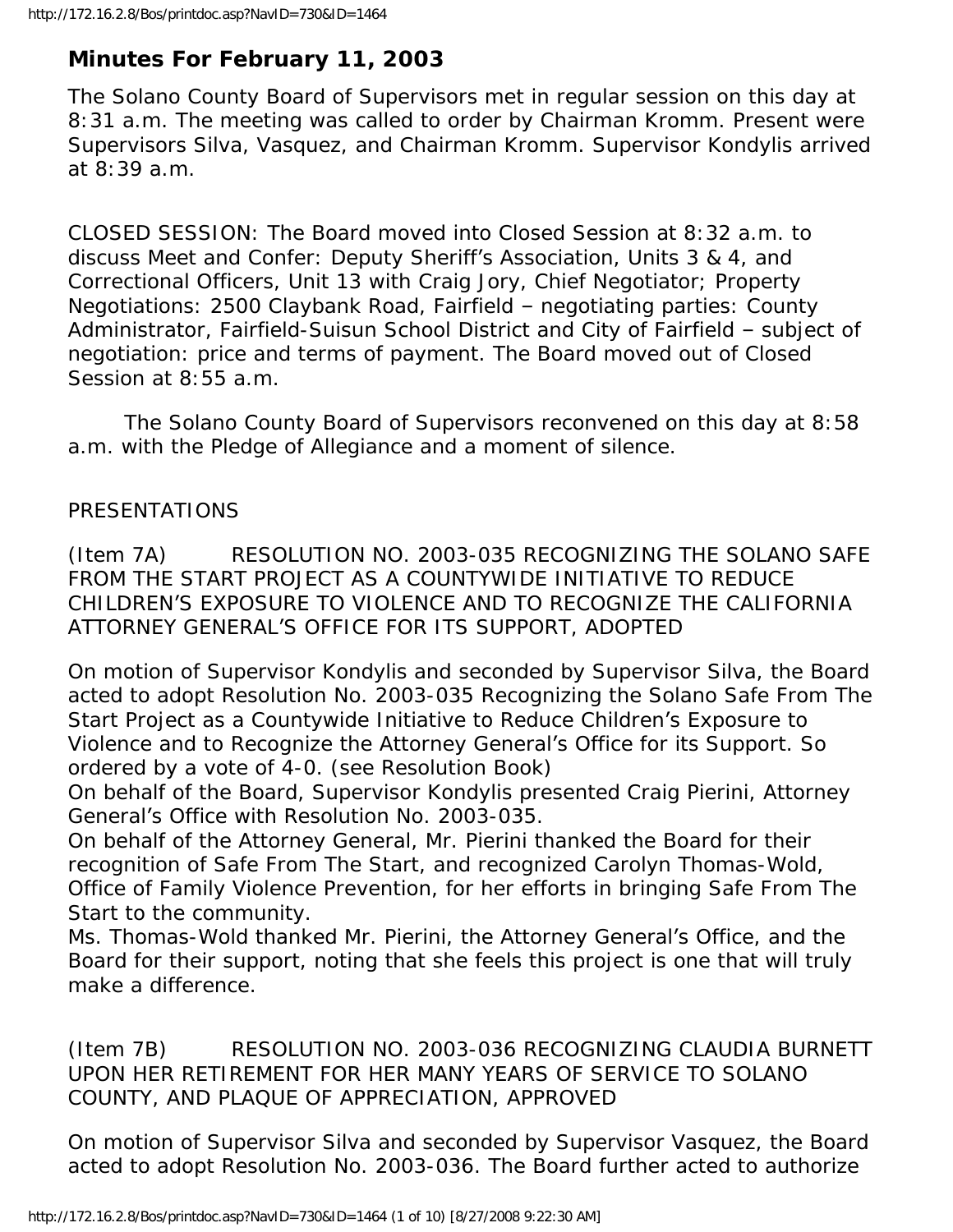a Plaque of Appreciation for Claudia Burnett. So ordered by a vote of 4-0. (see Resolution Book) Chairman Kromm noted that Ms. Burnett could not be present.

ITEMS FROM THE FLOOR

#### APPEARANCE BY CRAIG HEDRICK REGARDING A PROPOSED HOMELESS FACILITY AT CLAYBANK ROAD AND AIRBASE PARKWAY

 Craig Hedrick, Fairfield, read a prepared statement, regarding a proposed Homeless Facility at 2500 Claybank Road, and referred to a 122 signature petition, incorporated herein by reference, noting neighbors and citizens opposed to the location because of residential safety, proximity to parks, an elementary school, and a future school. A lack of government services, transportation, and businesses that help support homeless individuals are almost non existent and extremely far removed from the proposed site. A more creative effort is needed to find alternative locations for this type of facility, and additional sites should be considered that would have less effect on children, residents, and overall safety.

 Chairman Kromm clarified that the County owns property adjacent to the Claybank Jail; the School District suggested that the County sell this piece of property to the District, what the District does with the property is open to speculation, and suggested that Mr. Hedrick stay active by attending meetings regarding this issue.

CONSENT CALENDAR – PUBLIC COMMENT

#### APPEARANCE BY DONALD TIPTON, VALLEJO RE RELEASE OF RESPONSIBILITY FOR UNACCOUNTED CONTROLLED ASSETS

 Donald Tipton, Vallejo, voiced his concerns regarding item 17, approval of release of responsibility for unaccounted controlled assets, noting that the Sheriff's Department should investigate all County departments to see how security is handled within each department.

APPEARANCE BY ART GRUBEL, SEIU LOCAL 1280, RE EXPANDED HOURS OF OPERATION FOR COUNTY DEPARTMENTS TO PROVIDE HIGHER LEVELS OF SERVICE TO USERS OF COUNTY SERVICES

Art Grubel, Executive Director of SEIU Local 1280, requested that the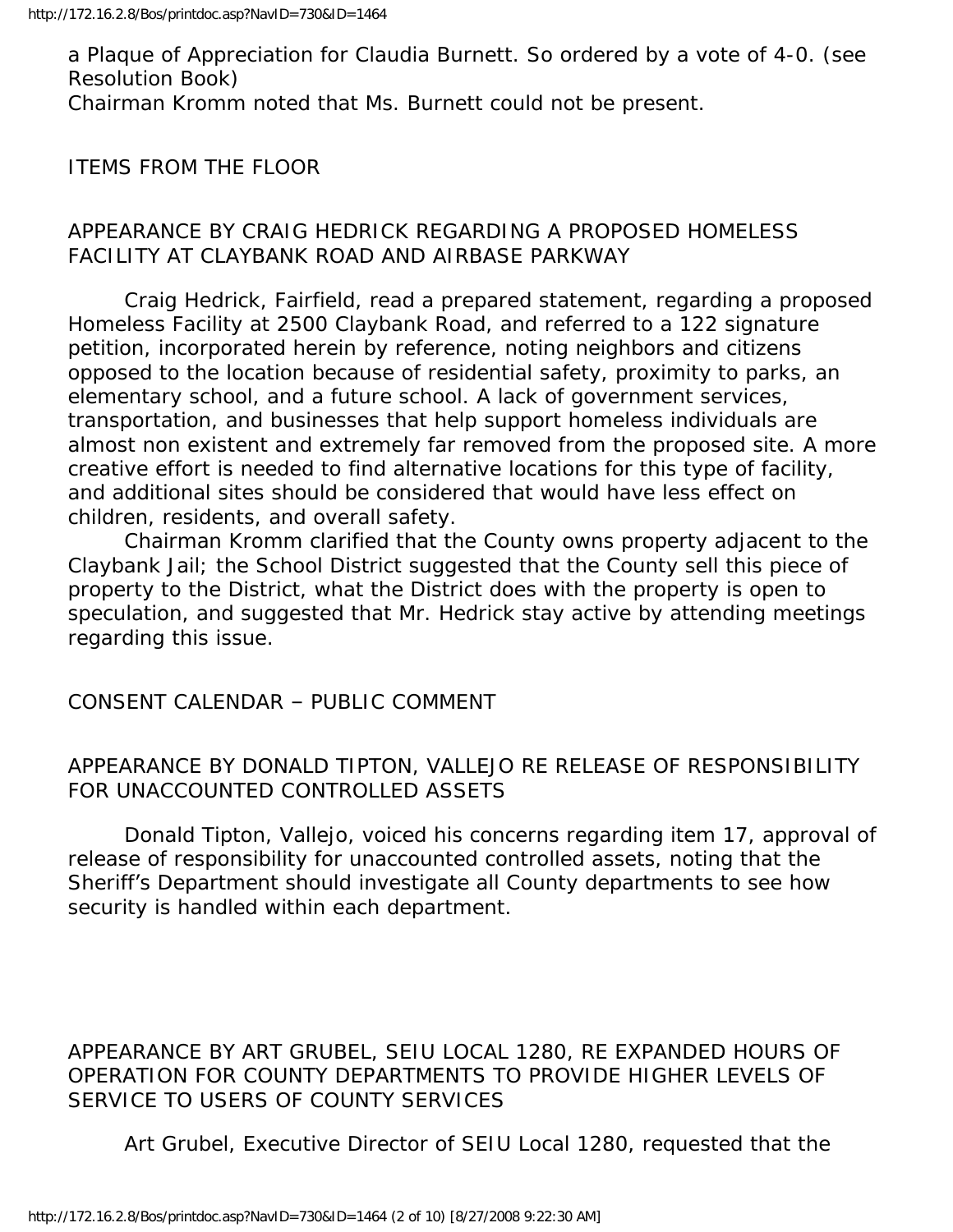Board remove item 14 from the Consent Calendar in order to provide the Board with contract language from a Memorandum of Understanding with the County. Mr. Grubel referred to Section 5.B.1. noting that department heads may establish workweek schedules which differ from the normal schedule, upon recommendation of the County Administrator and approval by the Board of Supervisors. Mr. Grubel believes that this agenda item is an abrogation of the contract, and that SEIU Local 1280 was not notified in advance.

## APPROVAL OF AGENDA

On motion of Supervisor Kondylis and seconded by Supervisor Silva, the Board acted to approve the submitted Agenda, incorporated herein by reference, with the following modifications:

(Item 14) Authorize the County Administrator to implement expanded hours of operation for County departments to provide higher levels of service to users of County services, removed from the Consent Calendar.

(Item 16C) Approval of various contracts; amendments to contracts and appropriation transfers as outlined in the report, removed from the Consent Calendar.

So ordered by a vote of 4-0.

#### CONSENT CALENDAR

On motion of Supervisor Silva and seconded by Supervisor Kondylis, the Board acted to approve the following Consent Calendar items by a vote of 4-0.

(Item 13) MINUTES OF THE BOARD OF SUPERVISORS SPECIAL MEETING OF JANUARY 21, 2003, as outlined in the Agenda Submittal from the Clerk of the Board dated February 11, 2003, incorporated herein by reference, approved.

(Item 15) REPORT ON THE INFORMATION SYSTEMS DEPARTMENT REQUEST FOR PROPOSALS FOR AN IMPLEMENTATION PARTNER TO UPGRADE THE PEOPLESOFT HUMAN RESOURCES MANAGEMENT SYSTEM TO VERSION 8, as outlined in the Agenda Submittal from the Chief Information Officer dated February 11, 2003, incorporated herein by reference, received.

CONTRACT WITH A.G. CONSULTING TO PROVIDE TECHNICAL AND FUNCTIONAL CONSULTING SERVICES, as outlined in the Agenda Submittal from the Chief Information Officer dated February 11, 2003, incorporated herein by reference, approved and County Administrator authorized to execute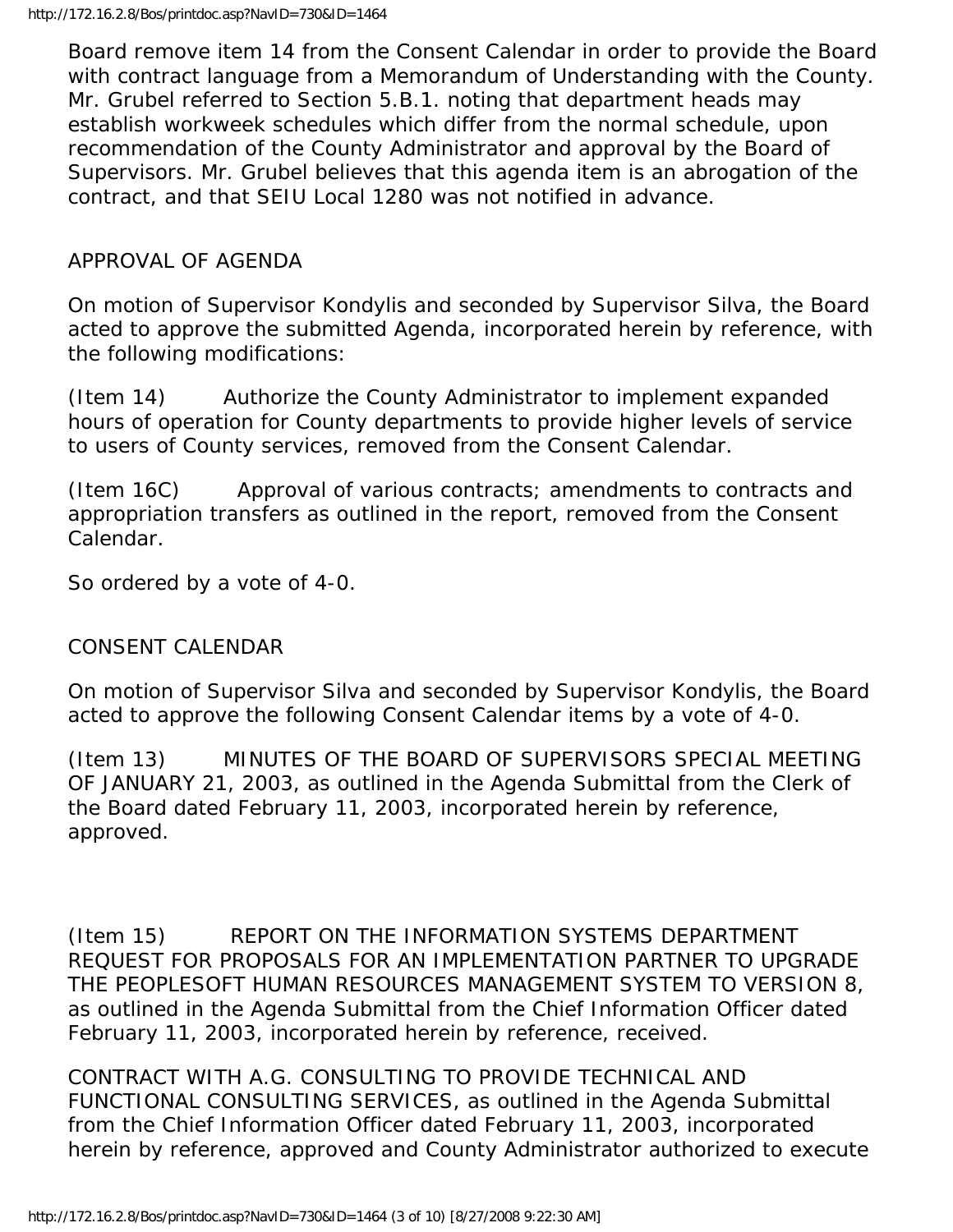said contract and any amendments on behalf of Solano County, provided they do not exceed 10% of the original contract.

(Item 16A) GRANT APPLICATION TO THE SUBSTANCE ABUSE AND MENTAL HEALTH SERVICES ADMINISTRATION (SAMHSA) FOR GRANT FUNDING TO PROVIDE RESIDENTIAL AND OUTPATIENT DRUG TREATMENT TO LATINO ADULTS IN SOLANO COUNTY, as outlined in the Agenda Submittal from Health and Social Services dated February 11, 2003, incorporated herein by reference, approved.

(Item 16B) AGREEMENT WITH THE BENICIA COMMUNITY ACTION COUNCIL TO PROVIDE FUNDS FOR THE SECOND CHANCE RENTAL ASSISTANCE PROGRAM, as outlined in the Agenda Submittal from Health and Social Services dated February 11, 2003, incorporated herein by reference, approved and the Chairman authorized to sign said agreement on behalf of Solano County.

(Item 17) RELEASE OF RESPONSIBILITY FOR UNACCOUNTED CONTROLLED ASSETS, as outlined in the Agenda Submittal from the Probation Department dated February 11, 2003, incorporated herein by reference, approved.

(Item 18) AMENDMENT #2 TO THE PROFESSIONAL SERVICES AGREEMENT WITH JACK HARRISON OF HARRISON AND ASSOCIATES FOR THE TRI-CITY AND COUNTY COOPERATIVE PLANNING GROUP'S OPEN SPACE COORDINATOR POSITION, as outlined in the Agenda Submittal from the Department of Environmental Management dated February 11, 2003, incorporated herein by reference, approved and the Chairman authorized to sign said amendment on behalf of Solano County.

\$5,000 COUNTY CONTRIBUTION TOWARD THE DOCENT LEAD PUBLIC ACCESS PROGRAM FOR THE TRI-CITY AND COUNTY OPEN SPACE PROJECT AREA, as outlined in the Agenda Submittal from the Department of Environmental Management dated January 28, 2003, incorporated herein by reference, approved.

## ORDERS

## (Item 14) IMPLEMENTATION OF EXPANDED HOURS OF OPERATION FOR COUNTY DEPARTMENTS TO PROVIDE HIGHER LEVELS OF SERVICE, CONTINUED

The Board was provided with an Agenda Submittal from the County Administrative Office dated February 11, 2003, incorporated herein by reference, regarding expanded hours of operation for county departments. County Administrator Michael D. Johnson indicated that by Board rule, County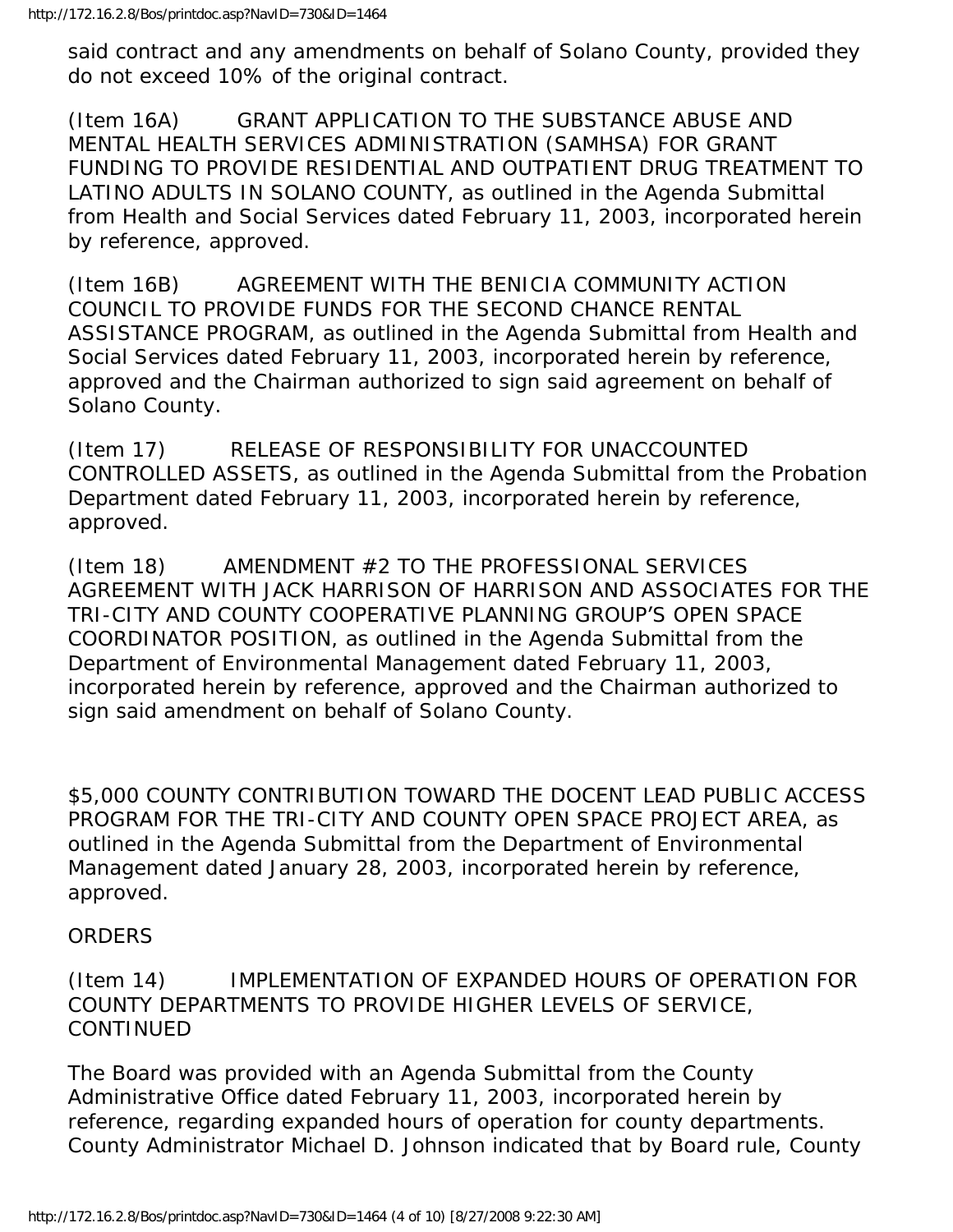offices are typically opened 8:00 a.m. to 5:00 p.m. Monday through Friday, excluding weekends and holidays. Section 5.B.1 of the Memorandum of Understanding, incorporated herein by reference, simply notes that the official workweek shall be forty hours of work in any seven consecutive calendar days, and the workweek schedule shall normally consist of five work days of eight hours work each. Mr. Johnson noted that the item before the Board is not changing language in the MOU; it simply would allow the County Administrator to approve requests from County departments to open early or late to allow the public to conduct County business, as the Registrar of Voters Office has done in the past. Employees will not be working any more than eight hours a day, forty hours a week, nor doing any flex time shift arrangements. Consistent with the language of the MOU, should a department come forward and make this proposal, and it is customer service oriented and approved by the County Administrator, then pursuant to the language of the MOU, the County Administrator would work with Human Resources and the affected department to meet and confer with the unions. It is not the County Administrator's intent to change the workweek, or any of the language in the MOU.

In response to a question posed by Supervisor Kondylis regarding flex time, Mr. Johnson clarified that employees will be working eight hour shifts, but the start time may be earlier or later than 8:00 a.m. The County Administrator's definition of flex time is when employees are allowed to work more than eight hours a day, to work eighty hours in nine days in order to get every other Friday off.

Supervisor Kondylis noted concern for employees who may have children in school; this may not be conducive to what they choose to do, and questioned whether employees will be able to voluntarily pick which shift they are going to work, and whether the County is going to make every effort to accommodate employee's home schedules.

Chairman Kromm noted that when the Registrar of Voters hours changed an item came before the Board for approval, and the language that Mr. Grubel has brought forward notes upon recommendation of the County Administrator and approval by the Board of Supervisors.

Mr. Grubel pointed out that there is a procedure negotiated into the MOU, and if the steps of the procedure are changed by removing the Board of Supervisors from that procedure, the MOU is being changed in mid term. Supervisor Silva feels the Board has the responsibility to its constituency, the public, who we service, and feels the language in the MOU is clear, and that the Board of Supervisors can delegate responsibility to the County

Administrator to accommodate the public. Supervisor Silva suggested that this matter be brought back before the Board, and requested a copy of the

management rights clause portion of the contracts with all of the unions.

Responding to a question posed by Chairman Kromm regarding the

Department of Child Support Services expanding their hours, Mr. Grubel indicated that he has not seen the full recommendation, and would like to meet with the union members to see how they feel.

Chairman Kromm noted that Mr. Grubel, the County Administrator, and Human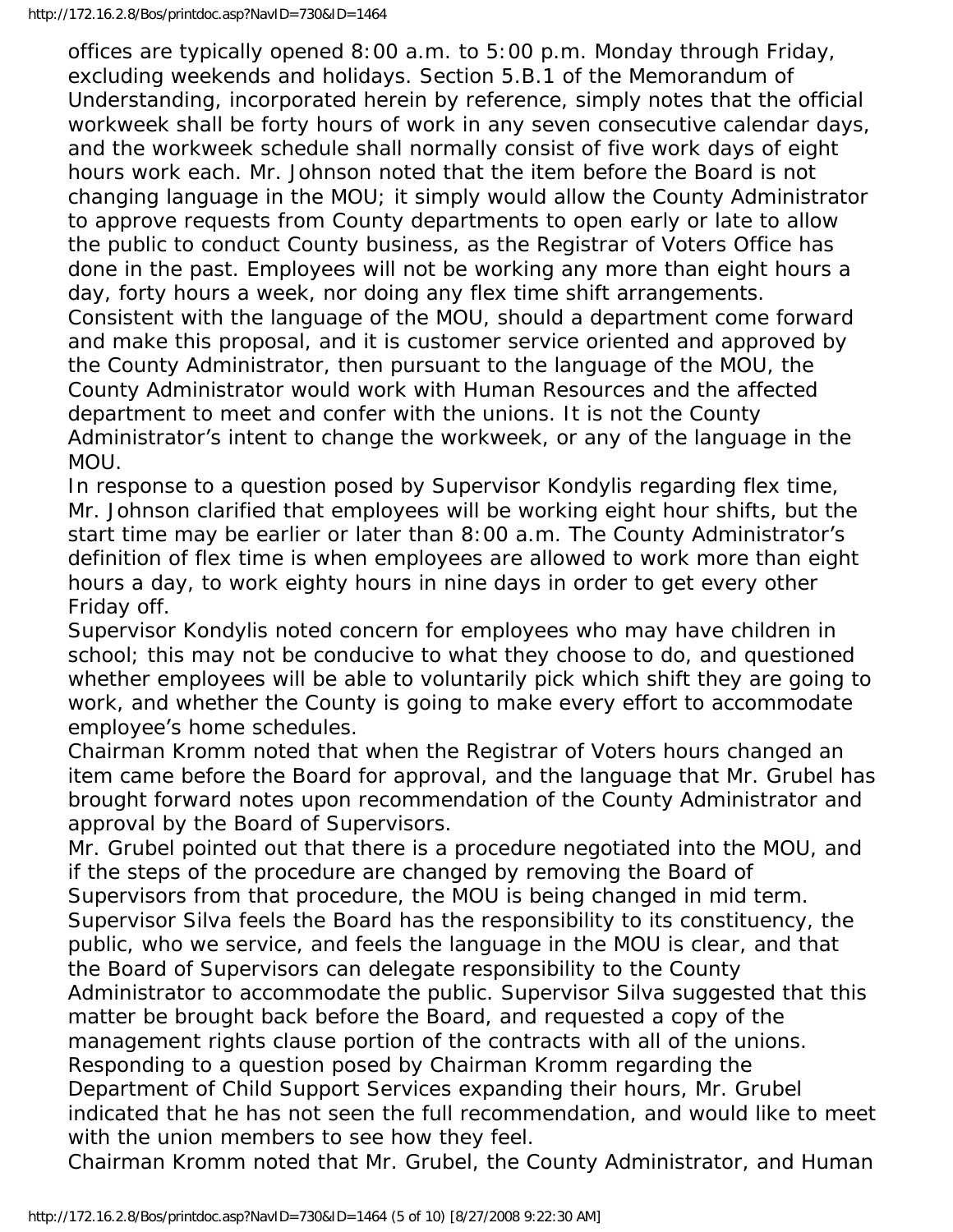Resources will work out the policy issue, and that the Department of Child Support Services issue is one that is timely and needs to move forward quickly so that the County can provide better service.

There was a consensus of the Board to continue this matter to a later date. In response to comments by Supervisor Kondylis regarding voluntary vs. mandatory time shifts, John Taylor, County Administrative Office, indicated that what his department would expect to see is a departmental proposal outlining how the department would implement it, to what extent staff supports that implementation, and how the department would be fully staffed on a voluntary basis at first implementation. If the program goes on for a period of time, new employees would be assigned to a shift.

## (Item 16C) VARIOUS CONTRACTS; AMENDMENTS TO CONTRACTS, APPROVED

APPROPRIATION TRANSFERS IN THE AMOUNT OF \$35,000 FROM SALARIES TO CONTRACTED SERVICES FOR CLIENTS TO FUND THE INCREASE IN STAFF CARE, INC. CONTRACT, APPROVED

APPROPRIATION TRANSFER IN THE AMOUNT OF \$28,999 FROM UNANTICIPATED REVENUE, APPROVED

APPROPRIATION TRANSFER IN THE AMOUNT OF \$6,083 FROM UNANTICIPATED FUNDS, APPROVED

The Board was provided with an Agenda Submittal from the Department of Health and Social Services dated February 11, 2003, incorporated herein by reference, relating to various contract and amendments to contracts. In response to Chairman Kromm's concerns in regards to tying all of the information contained in the agenda transmittal together, Moira Sullivan, Assistant Director of Health and Social Services, noted that the children's mental health contracts are grouped together and some of the more routine contract changes are identified separately. The proposed changes are to the master list of agreements that the Board approved in June of 2002, which was developed in March of 2002. Between the development of that master list of agreements and the adoption of the final budget, the numbers changed, so the master list of agreements needs to be modified in order to be consistent with the final adopted budget. Ms. Sullivan explained that the master list of agreements developed in March for children's mental health services was above the dollar amount approved in the final budget, so the contract amounts need to be reduced, and in addition, the department is requesting that money be shifted based upon the need for services.

In response to a question posed by Chairman Kromm as to why the Alameda County STARS CTF (Continuous Treatment Facility) contract was cut in half, Kathy Cramer, Deputy Director of Mental Health, indicated that this particular contract was cut because the County was using the Contra Costa Seneca Center for CTF services, and when Health & Social Services worked to develop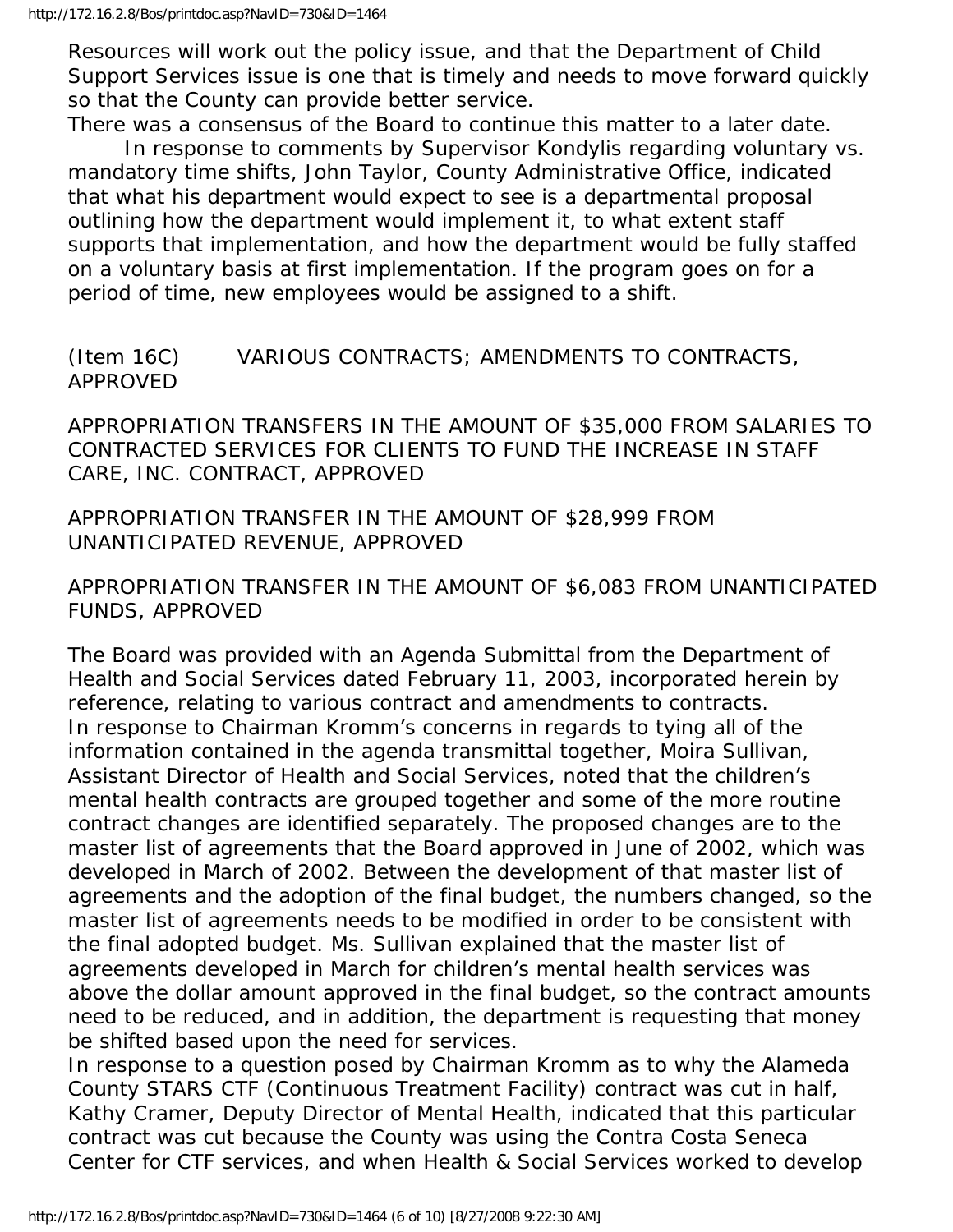the Seneca Program, in order to fund it, they had to look at the overall usage of CTF beds.

Chairman Kromm noted that it would be helpful to include an explanation as to why certain contracts are being reduced.

Britt Ferguson, County Administrator's Office, clarified that the total amount budgeted for contracts in children's mental health services in FY 2001/02 was approximately \$3,600,000. The department requested \$6,600,000 for FY 2002/03 which is the number reflected in the master list. The Board approved \$4,600,000 in the budget based on the County Administrator's recommendation. The amount for contacts in children's mental health services is roughly \$2,000,000 less than was requested and was reflected on the master list and roughly \$1,000,000 more than was provided for last fiscal year. Chairman Kromm suggested that when a budget item comes before the Board, the department begin their presentation with an overview process, and identify any big changes.

On motion of Chairman Kromm and seconded by Supervisor Silva, the Board acted to approve a contract with Resources for Community Development and amendments to contracts with Alameda County Mental Health Services, Caminar, Inc. (2), Contra Costa County, Echo Consulting, Inc., Mental Health Consumer Concerns, Santa Clara County, Seneca Center, Staff Care, Artoteles Tandinco, M.D., Napa Solano Health Project, Your Home Nursing (2), Ligouri Associates, Lighthouse Staffing, Care Network, and appropriation transfer requests as outlined in the report. So ordered by a vote of 4-0.

(Item 20) AUTHORIZATION TO IMPLEMENT TEMPORARY WORKFORCE REDUCTIONS DURING POPULATION DECLINES AT FOUTS SPRINGS YOUTH FACILITY, APPROVED

 HUMAN RESOURCES TO ENTER INTO NEGOTIATIONS WITH SEIU LOCAL 1280 TO DEVELOP AN AGREEMENT TO PROVIDE FOR CRITERIA FOR FUTURE FURLOUGH OF STAFF, APPROVED

John Taylor, County Administrative Office, reviewed the information contained in the Agenda Submittal from his office dated February 11, 2003, incorporated herein by reference, regarding temporary workforce reductions during population declines at Fouts Springs Youth Facility.

Art Grubel, Executive Director SEIU Local 1280, indicated that he met with Brian Cooley, Superintendent, Fouts Springs Youth Facility and Bertha Jenkins, Senior Personnel Analyst, Department of Human Resources, and discussed the possibility of taking a furlough approach. Fouts Springs is discussing with the Department of Probation the possibility of using some of the staff from Fouts at Juvenile Hall where there is chronic understaffing which could temporarily meet some of those needs so that no one who actually gets furloughed or laid off would necessarily lose their job. There have also been discussions about the possibility of having this somewhat on a voluntary basis to see whether employees who live in this area are willing to work at Juvenile Hall for a period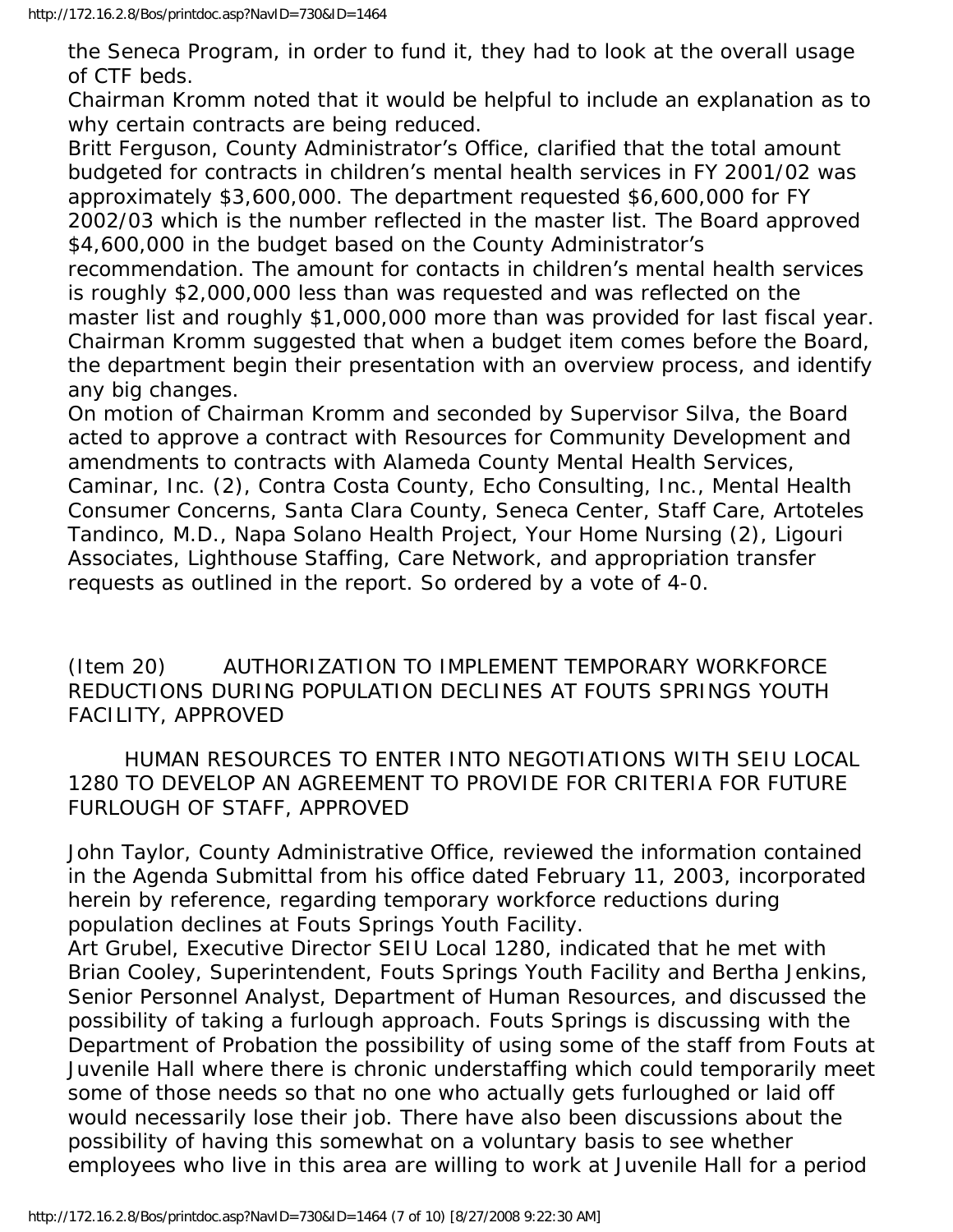of time rather than having to commute to Fouts. There are a variety of things that are potentially being discussed in order to ameliorate the negative impact of what Fouts is potentially facing. Mr. Grubel does not want layoffs, but does understand the fiscal problem and will work with the County to come up with the best solution.

Supervisor Silva indicated that the employees at Fouts cannot easily be replaced, and supports working with the unions to have the ability to transfer employees to Juvenile Hall until they are needed at Fouts. Supervisor Silva noted that he is going to be very adamant at the next Fouts Board of Directors meeting supporting a program for young women at Fouts, and that the judges would like to have a program for young women.

On motion of Supervisor Silva and seconded by Supervisor Kondylis, the Board acted to approve the departmental recommendations. So ordered by a vote of 4-0.

(Item 21) ORDINANCE NO. 1627 TO REZONE 2.5 ACRES AT 4724 GREEN VALLEY LANE FROM A-20, EXCLUSIVE AGRICULTURE, TO RR-2.5 RURAL RESIDENTIAL, AND MITIGATED NEGATIVE DECLARATION, ADOPTED

 Scheduled on the agenda for this day was consideration of a proposed ordinance which would Rezone 2.5 Acres Located at 4724 Green Valley Lane, from A-20 Exclusive Agriculture to RR2.5, Rural Residential.

Mike Yankovich, Department of Environmental Management, reviewed the staff report dated February 11, 2003, incorporated herein by reference, noting that this item was continued from January 7, 2003, in order to allow the applicant time to get a lot line adjustment map together so the Board could approve a rezoning on only that 2.5-acre parcel involved in the lot line adjustment. Chairman Kromm opened the public hearing.

As there was no one that wished to speak on this matter, the public hearing was closed.

On motion of Supervisor Kondylis and seconded by Supervisor Vasquez, the Board acted to adopt the proposed ordinance and mitigated negative declaration. So ordered by a vote of 4-0.

(Item 22A) SCOTT DE BIE AND DANA FOSS APPOINTED TO THE SILVEYVILLE CEMETERY DISTRICT, APPROVED

JAMES BOUNDS REAPPOINTED TO THE SILVEYVILLE CEMETERY DISTRICT, APPROVED

On motion of Supervisor Kondylis and seconded by Supervisor Silva, the Board acted to appoint Scott de Bie and Dana Foss to the Silveyville Cemetery District, and reappoint James Bounds to the Silveyville Cemetery District for terms to expire January 1, 2007. So ordered by a vote of 4-0.

(Item 22B) LOVELLA CHRISTOPHER-SMITH REAPPOINTED TO THE SOLANO COUNTY LOCAL MENTAL HEALTH BOARD, APPROVED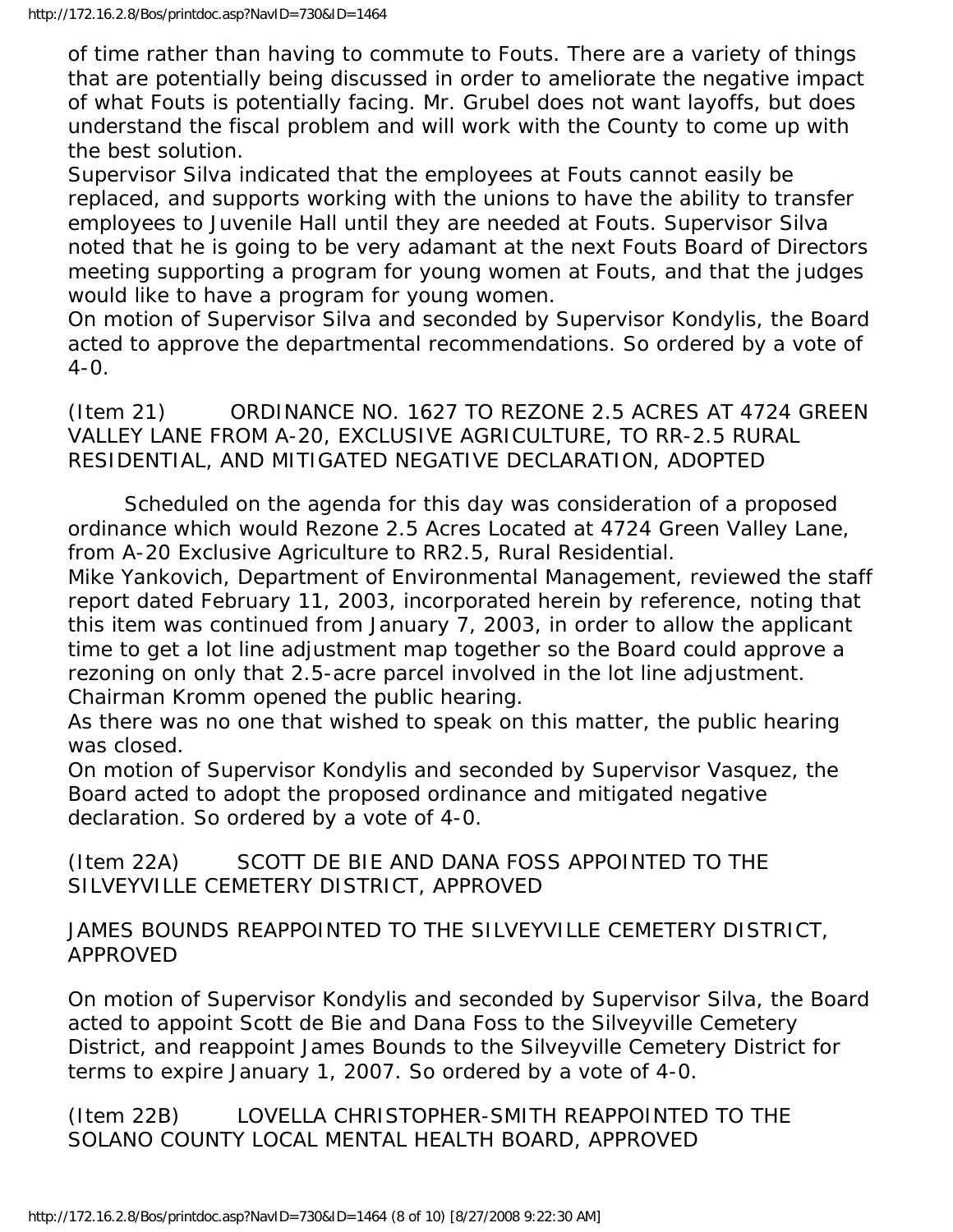On motion of Supervisor Kondylis and seconded by Supervisor Silva, the Board acted to reappoint Lovella Christopher-Smith to the Solano County Local Mental Health Board for a term to expire February 11, 2006. So ordered by a vote of 4-0.

(Item 22C) LOUIS BURGELIN, HELEN ESTES, PETE SANCHEZ, DELWYN ZEIGLER, HAROLD HILL, AND KATIE RICKLEFS APPOINTED TO THE TOBACCO MASTER SETTLEMENT AGREEMENT (MSA) ADVISORY COMMITTEE, APPROVED

Supervisor Kondylis pointed out that one of her applicants requesting appointment is an executive director of a health advisory board paid position, and that working for an organization that may be eligible to apply for funds could be a conflict of interest.

County Counsel Dennis Bunting indicated that the Board could prohibit those individuals from applying, otherwise it's a case by case situation, meaning that when an issue comes up during discussion the committee member would have to abstain from voting. The other issue is that an applicant resides outside of Solano County and the Boards needs to decide whether they want a residency requirement, noting that if this item is approved today, the direction would have no residency requirement. Because of the lack of a quorum, the Department of Health and Social Services has been unable to prepare an agenda item regarding the Tobacco (MSA) Advisory Committee bylaws. Supervisor Kondylis would like a policy stating that Board representatives can not have a conflict of interest in terms of being in a paid position for an agency that may be applying for funds.

Christine Linville, Executive Director, First Five Solano, indicated that she has recently reviewed the conflict of interest forms completed by the First Five Solano Commissioners, and is aware of at least one commissioner that sits on a board of a local organization that has contracts with the commission. Ms. Linville noted that it's her understanding that these potential conflicts of interests were dealt with on a case by case basis by the member abstaining from the particular vote.

Mr. Bunting suggested that if there is going to be a conflict of interest code, the individual should be in a position to make financial decisions.

Chairman Kromm clarified that the Board would be prohibited from appointing a district representative who in any way would benefit from the potential funds out of the organization that they may be affiliated with, unless otherwise required by local, state or federal law.

On motion of Supervisor Silva and seconded by Supervisor Kondylis, the Board acted to amend the above referenced agenda item to include the appointments of Louis Burgelin to represent District 1 and Delwyn Zeigler to represent District 4. So ordered by a vote of 4-0.

On motion of Supervisor Kondylis and seconded by Supervisor Silva, the Board acted to appoint Louis Burgelin, Helen Estes, Pete Sanchez, Delwyn Zeigler, Harold Hill, and Katie Ricklefs to the Tobacco Master Settlement Agreement (MSA) Advisory Committee. So ordered by a vote of 4-0.

In response to a question posed by Supervisor Kondylis as to whether the two